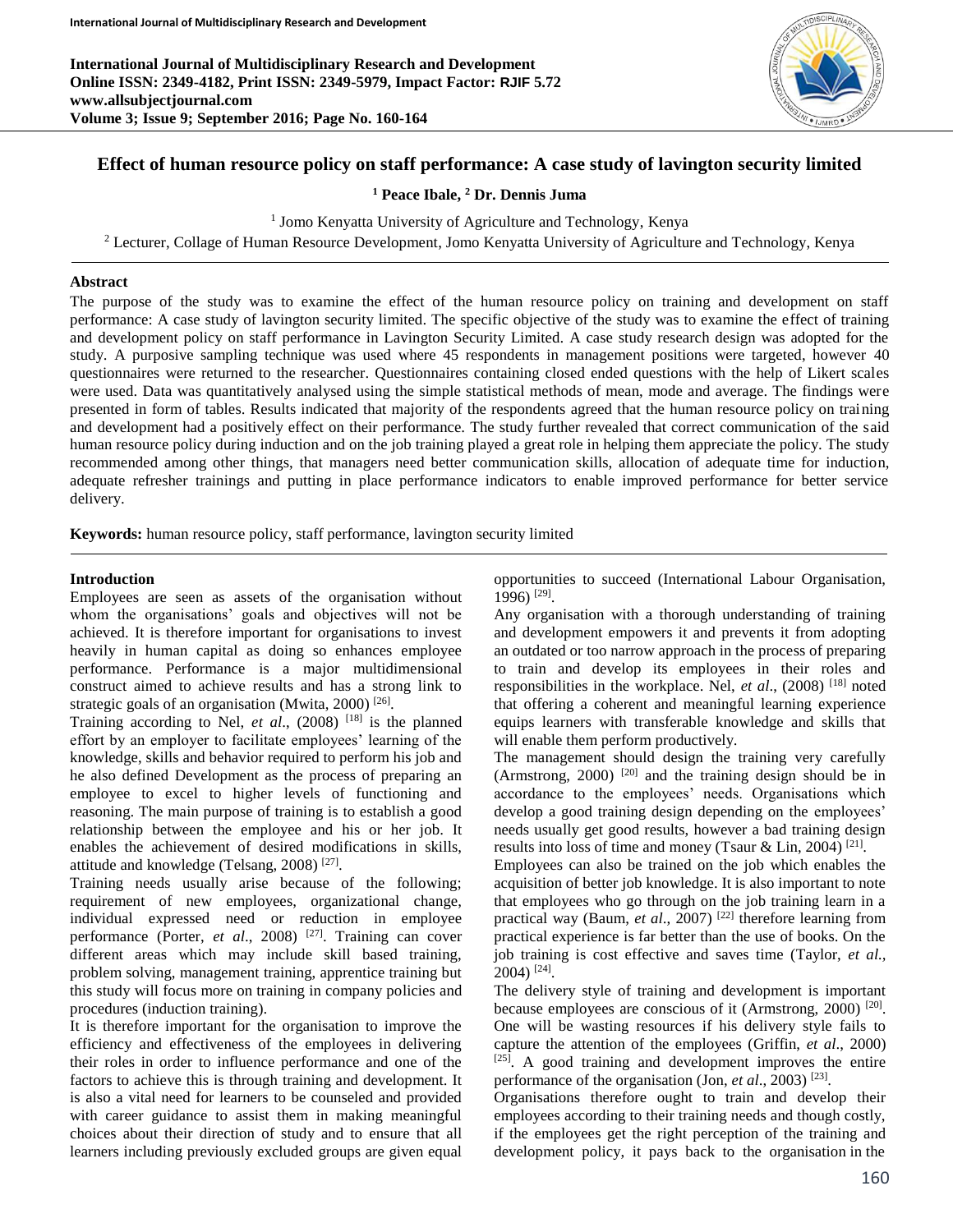long run due to improved performance.

When an employee joins a company and he is properly inducted on the training and development policy and how the company embraces the same, when he understands it correctly, it will be a motivation for him to be loyal to such management that is interested in empowering him to perform his job better and at the same time willing to develop him to take on higher positions in the company. Through proper communication coupled with the right attitude towards the training and development policy, it will motive the employee to perform well to attain the same.



#### **Research methodology Study area**

The study was carried out at Lvington Security Limited in Nairobi town Kenya. The company was chosen in this study since it was easily accessible to the researcher and the management has put in police several human resource policies including the policy on training and development which the researcher sought to look at.

# **Research Design**

The study adopted a case study research design. This enabled the researcher do a detailed analysis of Lavington Security Limited and the major issues under investigation. A case study research design was appropriate for the study because it allows for the collection of complete and detailed information as well as generalization of information generated from a sample to represent the overall target population.

### **Target Population**

The target population for the study comprised of 45 staff members who are in management positions at Lavington Security Limited in Nairobi who were drawn from different departments.

#### **Sampling Design and Procedures**

The researcher used the purposive sampling method where she only selected samples containing relevant information to the study.

The samples were selected from the management staff thus a target of 45 respondents in the Nairobi office who hold supervisory roles constituted the sample size.

Mugenda and Mugenda,  $(2003)$ <sup>[16]</sup> stated that the sample size depends on several factors which include; the research design, method of data analysis and size of accessible population. They further state that for descriptive studies, 10% to 30% of the accessible population is enough.

The respondents were picked from each department and were dependent on the number of employees in the department based on a minimum size where statistical tests can be computed with reliability.

# **Data Collection Instruments and Procedures**

A structured questionnaire with the help of Likert scales was used as data collection instrument for the study. It was developed through the guidance of the study's objectives and research questions. They contained closed ended questions which were accompanied by a list of possible alternatives from which the respondents were expected to choose answers that best describe their situation

# **Validity**

Validity refers to the extent to which an instrument can measure what it ought to measure. It refers to the extent to which an instrument asks the right questions in terms of accuracy. The validity of the research instrument was achieved through the expert judgment of the research supervisor who critically went through it to ensure that the questions contained were clear and precise enough to present the real facts under study.

# **Data Analysis and Presentation**

The collected data was edited and analyzed using the percentage method in excel spreadsheet.

The likert's scale of 1 to 5 was used where the respondents responded to the questions by indicating the extent to which they agreed or disagreed with the statement. Data was tabulated by using simple statistical methods where the responses were analyzed to show the effects that the human resource policy on training and development has on staff performance.

The analyzed data was presented using tables.

Total 40 100

### **Results and discussion**

The number of years worked in Lavington Security Limited presented the demographic characteristic of the respondents. The respondents also stated how the policy on training and development was communicated to them.

| <b>Years</b> | <b>Frequency</b> | <b>Percentage</b> | <b>Cumulative Percentage</b> |
|--------------|------------------|-------------------|------------------------------|
| 0 - 5        | 24               |                   |                              |
| $6 - 10$     |                  | 22.5              |                              |
| $11 - 15$    |                  | 2.5               | 95                           |
| Above 15     |                  |                   | 100                          |

**Table 1:** Years worked

Results indicated that 60% of the respondents have worked for the company for five years and below, 22.5% have worked for 6 to 10 years in the company, 12.5% have worked for 11 to 15 years in the company and 5% have worked for over 15 years in the company.

| <b>Table 2:</b> Communication of the Policy on training and |
|-------------------------------------------------------------|
| development                                                 |

| <b>Communication of the</b><br>policies to the staff at LSL |    | <b>Frequency Percentage</b> | <b>Cumulative</b><br>Percentage |
|-------------------------------------------------------------|----|-----------------------------|---------------------------------|
| Induction                                                   | 30 | 75                          |                                 |
| Coaching                                                    |    | 17.5                        | 92.5                            |
| Reading materials                                           |    | 7.5                         | 100                             |
| Company website                                             |    |                             |                                 |
| Total                                                       |    |                             |                                 |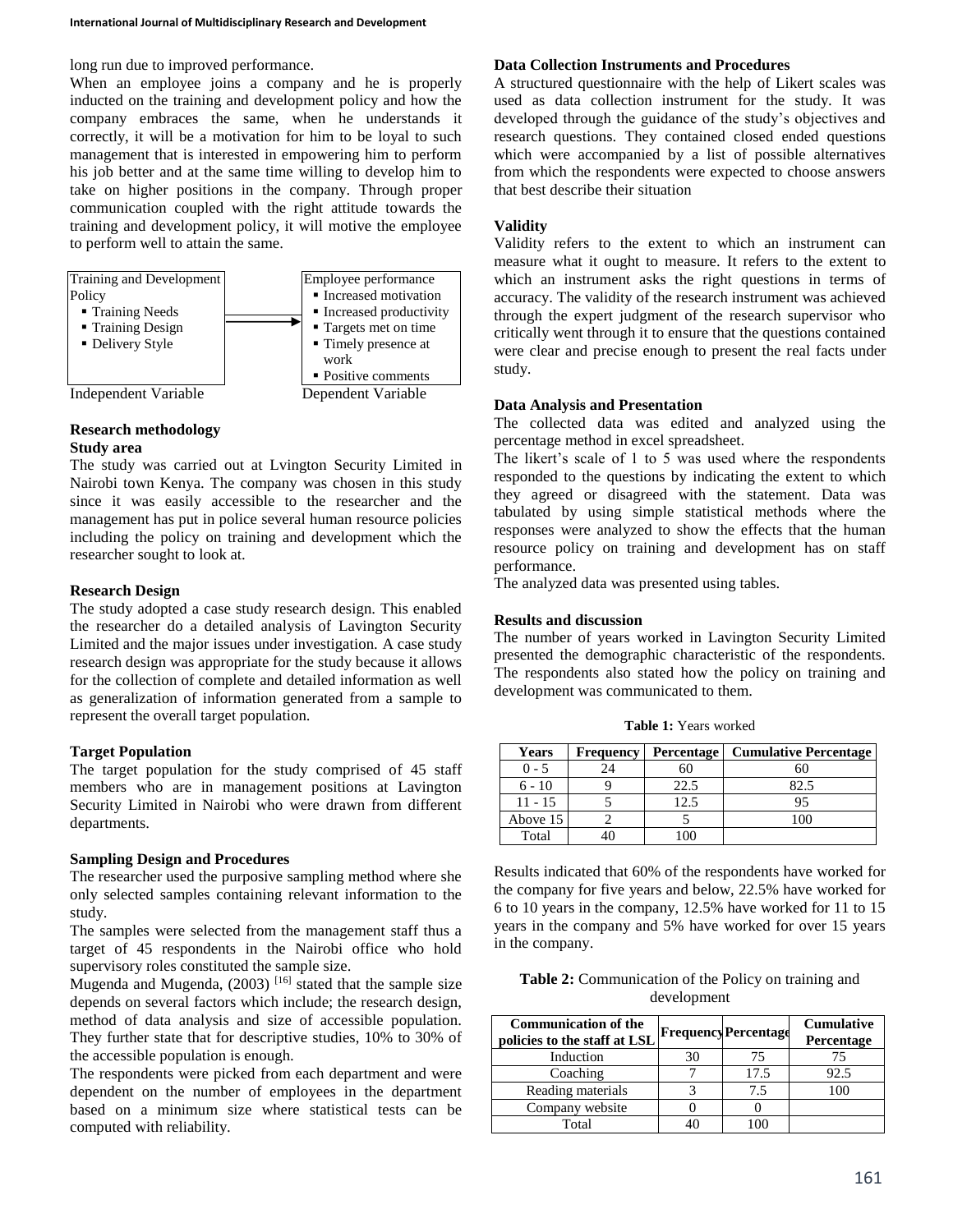Results showed that 75% of the respondents got information concerning the policy on training and development at the time of induction. 17.5% got to know of the policy during coaching and the least number of 7.5% responded to have known about the policy through reading materials and also from their colleagues.

Table 3: Effect of the policy on training and development on staff performance.

| <b>Effect of training and</b><br>development on staff<br>performance |    | <b>Frequency Percentage</b> | <b>Cumulative</b><br>Percentage |
|----------------------------------------------------------------------|----|-----------------------------|---------------------------------|
| Equips me with knowledge                                             | 20 | 50                          | 50                              |
| Promotion opportunities                                              |    | 12.5                        | 62.5                            |
| Enables career development                                           | 10 | 25                          | 87.5                            |
| Coaching and job rotation<br>enables several tasks                   |    | 12.5                        | 100                             |
| Total                                                                |    | 100                         |                                 |

Results in Table 3 clearly showed that majority of the respondents constituting of 50% strongly agreed and appreciated the policy on training and development and stated that it equips them with the necessary knowledge to perform better, 12.5% agreed and said that the policy is used to prepare employees for promotion opportunities in the company, 25% of the respondents strongly agreed that the policy enables career development and 12.5% agreed that training and development allows job rotation which enables them to perform several job tasks in the organisation.

## **Effect of the policy on training and development on staff performance at Lavington Security Limited.**

Respondents were asked to give their views on the much they agreed or disagreed with the effect of training and development. Their views were varied as summarized in Table 3 above. According to the responses received from the employees of Lavington Security Limited, it is evident that most employees recognise the policy on training and development as a good one and they agreed with most of its effects on staff performance which included granting several opportunities for employees to develop their skills, preparing employees for promotions and also developing their careers. The findings relate to the literature where Telsang, (2008)<sup>[27]</sup> stated that training enables the achievement of desired modifications in skills, attitude and knowledge which enhances job performance. The findings further relate to the literature where Jon, *et al.*,  $(2003)$ <sup>[23]</sup> stated that a good training and development improves the entire performance of the organisation.

Since most of the employees received communication of the training and development policy during their induction and also continued coaching, they managed to interpret, understand and perceive it in the right way as management's effort to better their performance thus it is most likely to keep the staff working as expected and they will also expect certain rewards like promotions among others in return and this impacts on their performance and that of the organisation as a whole.

**Table 4:** Additional effects of the policy on training and development on staff performance

| Additional effects of policy on training and development on performance    |    | Percentage | <b>Cumulative Percentage</b> |
|----------------------------------------------------------------------------|----|------------|------------------------------|
| Motivates staff and increases productivity                                 |    | 25         |                              |
| Ability to be present at work on time                                      |    | 12.5       | 37.5                         |
| Positive comments of the company and fellow colleagues                     |    | 7.5        | 45                           |
| Ability to meet the set goals and targets on time with limited supervision |    | 22.5       | 67.5                         |
| Knowledge of the company procedures which creates confidence at work       |    | 10         | 77.5                         |
| Ability to link the JD to the company's goals and objectives               |    | 15         | 92.5                         |
| Enables prioritizing of job tasks                                          |    | 7.5        | 100                          |
| Total                                                                      | 40 | 100        |                              |

Majority of the respondents constituting 25% strongly agreed that the above HR policies motivate the staff and consequently increases their productivity, 12.5% strongly agreed that the policies encourage them to be present at work and on time, 7.5% were not sure whether the policies have any effect on how one comments on the company and the colleagues, 22.5% agreed that the policies above enables them to meet the set goals and objectives with limited supervision, 10% agreed that it equips them with the necessary knowledge of the company's procedures which creates confidence at work, 15% agreed that it enables them to link the job description to the company's goals and objectives, and 5% agreed that it enables them to prioritize job tasks.

# **Additional effects of the policy on training and development on staff performance at Lavington Security Limited.**

From the discussion above, it is clear that majority of the employees comprising of 92.5% were of the view that the HR policies above have positive effects on staff performance.

When an employee has knowledge of the company's intentions, it helps him or her link the job description to the goals and objectives giving him or her right knowledge of the job which consequently motivates them and enables good performance which also reflects on the company as a whole. This relates to the literature where Purrcel, (2003)<sup>[28]</sup> stated that it is important to link each individual's performance objectives to the organisation's overall mission and goals to enhance performance.

# **Discussion**

# **Effect of the policy on training and development on staff performance**

Results from the study clearly showed that a larger percentage of employees agreed that the policy on training and development was strongly appreciated in the company by most respondents. This is credited to the fact that the policy gives the employees an opportunity to gain the knowledge required of them by the employer to perform the designated jobs better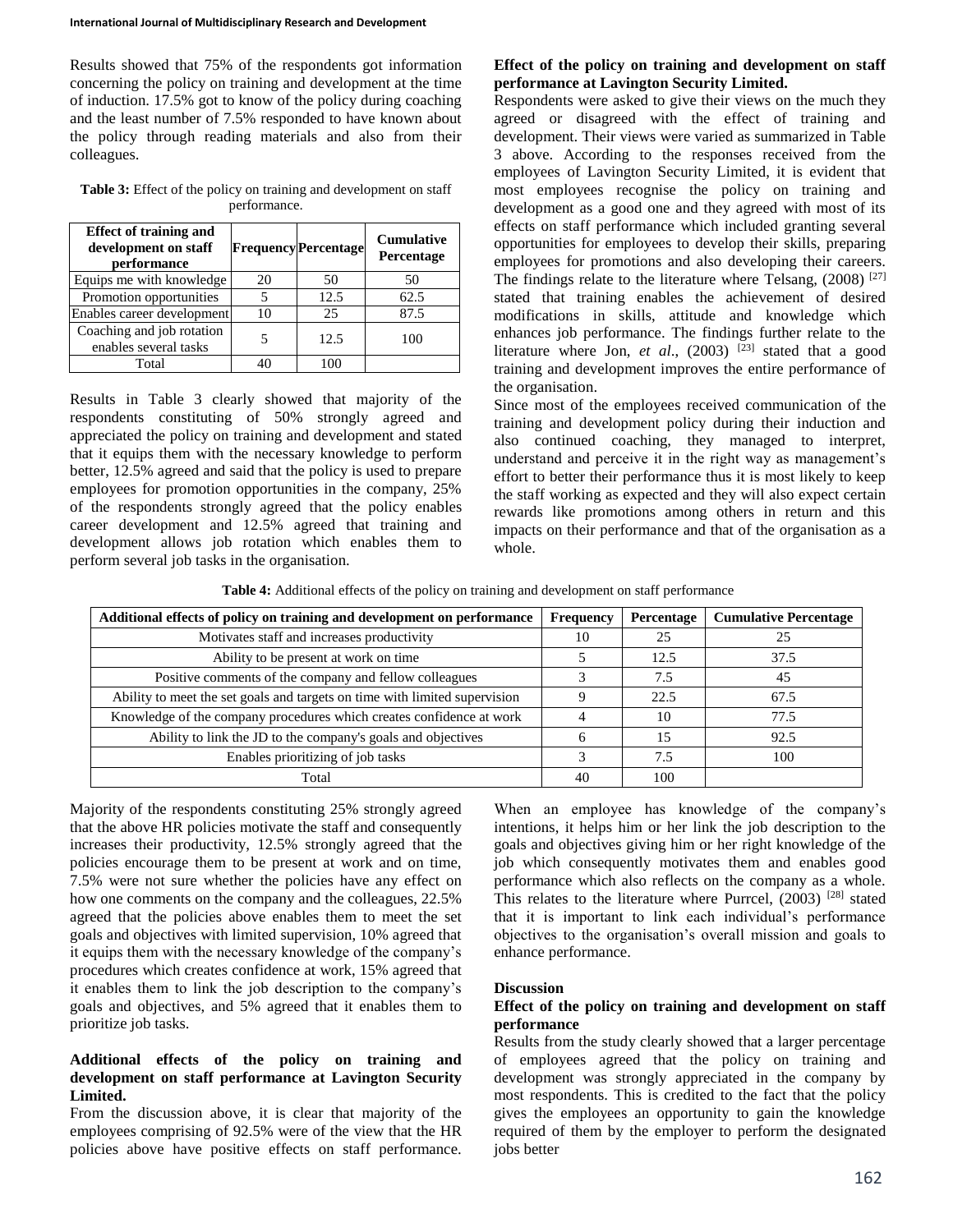(Nel, *et al.*, 2008) <sup>[18]</sup>. When an organisation has a policy of training and development in place, it enables the achievement of desired modifications in skills, attitude and knowledge of its employees who go through the training (Telsang, 2008)<sup>[27]</sup>. When the management manages to identify the training needs, the training should be designed very carefully (Armstrong, 2000)<sup>[20]</sup> and the training design should be in accordance to the employees' needs. Development of a good training design depends on the employees' needs and if implemented it yields good results, however a bad training design results into loss of time and money (Tsaur & Lin, 2004)<sup>[21]</sup>.

The management of Lavington Security Limited also conducts training on the job which empowers the employees with practical skills. This is similar to the findings by (Baum, *et al*.,  $(2007)$   $[22]$ . It is necessary to note that on the job training is cost effective and saves time for the company (Taylor, *et al.,* 2004)  $[24]$ . For training and development to be successful, the trainers ought to have a good delivery style (Armstrong, 2000)<sup>[20]</sup> as training without a good delivery style is a waste of resources if the trainer fails to capture the attention of the employees (Griffin, *et al.*, 2000)<sup>[25]</sup>. It is therefore imperative to state that a well-planned training and development policy based on the training needs of the employees improves the entire performance of the organisation (Jon, *et al.*, 2003)<sup>[23]</sup>.

#### **Summary**

From the study, majority of the respondents constituting of 60% have worked for the company for five years and below. 30 respondents constituted the majority which was 75% of the respondents who learnt of the policy on training and development during their time of induction. Findings also showed that majority of the respondents constituting of 50% strongly agreed and appreciated the policy on training and development and stated that it equips them with the necessary knowledge to perform better. Other respondents said that the policy is used to prepare employees for promotion opportunities in the company that the policy enables career development and that training and development allows job rotation which enables them to perform several job tasks in the organisation.

# **Conclusion**

Majority of respondents agreed that having the policy on training and development plays a vital role in equipping them with the necessary skills and knowledge needed for their performance. Most of the respondents reported that having a good training and development policy in place, which is planned to identify their training needs, have in place a good training design and a good delivery style is sufficient enough for them to ably acquire the knowledge and skill required to better their performance and that of the company as a whole. The study on training and development policy reported a positive effect thus this study concluded that having a wellplanned policy on training and development improved their performance.

#### **Recommendations**

The study recommended among other things, that managers need to correctly understand the policy on training and development and also possess better communication skills for them to ably and adequately train and develop the skills and competencies of the employees, allocation of adequate time

for induction, adequate refresher trainings and putting in place performance indicators to enable improved performance for better service delivery.

# **Suggestions for further research**

There is need for further research to be carried out on how to create and maintain the right and correct perception of the human resource policies amongst the employees given their vast diversities. Much as employees go through induction, coaching and on the job training, they are likely to still hold the wrong perception due to their diversities (cultural, religious, upbringing, education background among others), if the same is not done right, thus the need for continuous follow ups and evaluation of the same.

# **References**

- 1. Armstrong M. A *Hand Book of Human Resource Management Practice* (8<sup>th</sup> Ed.) London: Kogan Page Limited, 2002.
- 2. Armstrong M. *How to be an Even better Manager* (2nd Ed.) New Delhi: Universal Bookstall, 1997.
- 3. Bowen D, Ostroff C. *Understanding HRM- Firm performance linkages: the role of the "strength" of the HRM system.* Academy of Management Review. 2004; 29(2):203-221.
- 4. Cole GA. *Personnel and Human Resource Management* (5th Ed.) London: ELST with Continuum, 2002.
- 5. DeCenzo DA, Robbins SP. *Human Resource Management* (10<sup>th</sup> Ed.) New Jersey, wiley plus, 2010.
- 6. Dessler G. *Human Resource Management*. New Delhi: Prentice Hall of India, 2006.
- 7. Fishwick Simon (n.d). *An evidence based approach to developing and implementing performance management.* Retrieved, 2014.
- 8. Cole GA. *Personnel and Human Resource Management* (5th Ed.) Bedfold Row; Book Power with Thomson Learning, 2002.
- 9. Guest D, Michie J, Sheehan M, Conway N, Metochi M. *Employment Relations,* HRM and Business performance. London, CIPD, 2000.
- 10. Hollenbeck Gerhar Wright. *Human Resource Management; Gaining a Competitive Advantage* (6<sup>th</sup> Ed.) New York; MC Graw-Hill, 2008.
- 11. Hutchinson S, Kinnie N, Purcell J. *Bringing Policies to Life: Discretionary behaviour and the Impact on Business Performance.* WERC University of Bath: School of Management. Working Paper Series. 2003; 12.
- 12. Beardwell J, Claydon T. *Human Resource Management:*  A Contemporary *Approach* (5<sup>th</sup> Ed.) Edinburgh; Prentice Hall, 2004.
- 13. Kamoche, Debrah, Horwitz, Nkombo. *Managing Human Resources in Africa* (1st Ed.) Canada: Routledge Publications, 2004.
- 14. Kothari CR, Garg. *Research Methodology*: *Methods and Techniques* (3rd Ed.) New Delhi; New Age International (P) Limited, 2014.
- 15. Micheal Armstrong. *Human Resource Management Practice* (10<sup>th</sup> Ed.) London and Philadephia, Kogan Page, 2006.
- 16. Mugenda M Olive, Abel G Mugenda. *Research Methods: Qualitative and Quantitative Approaches,* Nairobi: Acts Press, 2003.